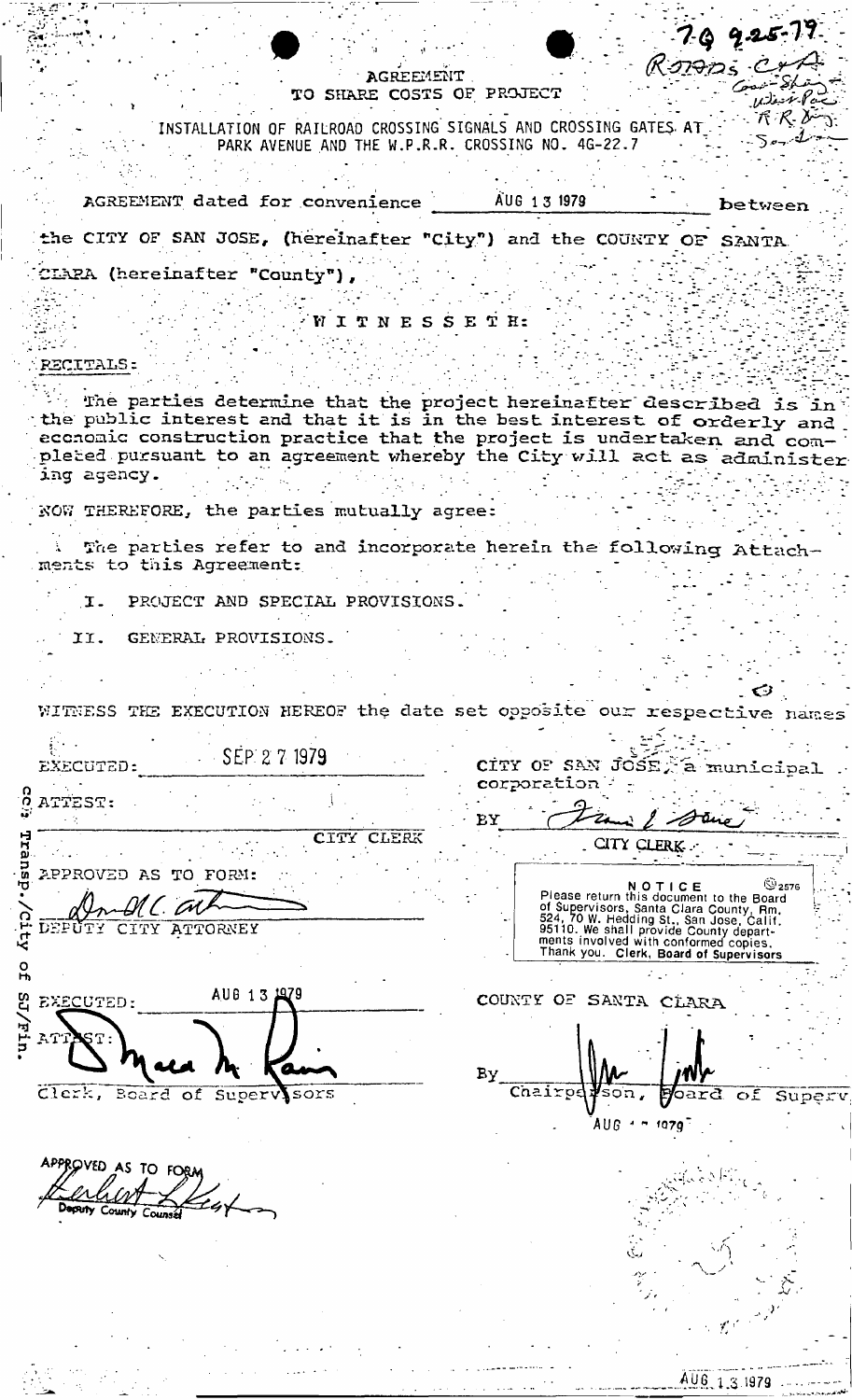Installation of railroad crossing signals and crossing gates at Park Avenue and W.P.R.R. crossing No.  $4G-22.7$ 

 $\Lambda$ TTACHMENT I ECT AND SPECIAL PROVIS!

#### DEFINITIONS. For the purpose of this Agreement: А.

 $1$  . "Project" means: Installation of railroad crossing signals and crossing  $\sim$ gates at Park Avenue and W.P.R.R. crossing No. 4G-22.7 by W.P.R.R. .forces. •

*2.* **"Total project cost" means the total of all costs or expenditures incurred or paid by the parties for the following:. . .** 

Installation of railroad crossing signals and crossing gates at Park Avenue (  $\sim$   $\sim$ and W.P.R.R. crossing No. 4G-22.7. The Local Agency (City of San Jose and . County of Santa Clara) share is 10% of the estimated \$50,000 total cost or  $\begin{array}{ccc} \hbox{--}\end{array}$ . \$5,000. . - - . : - v."

#### **PAYMENT»**

 $B -$ 

- 1. Shares. Subject to subparagraph 3 hereafter, County and City shall share the total project cost as follows:
	- The County's share of costs, is .50% of the Local Agency cost, or \$2,500  $(50\% \text{ of } $5,000).$
- **2. County Advance. Upon County's approval of plans submitted by City hereunder, County shall advance County's estimated share of \$2,500.**
- **3. Maximum County Obligation. County <sup>f</sup>s. obligation hereunder shall**  not exceed \$ 2,500 i unless after notice and request therefor **from City, the County's Board of Supervisors grants authorization and appropriates funds therefor, - .. .**

 $c.$ **ENVIRONMENTAL EVALUATION.** Not applicable - To be done by Caltrans and W.P.R.R., Co.

MAINTENANCE. Upon completion of each respective portion of the pro- $\cdot$  D. **ject, each party, shall maintain and operate those project facilities which are within that respective party's jurisdiction.** 

*J*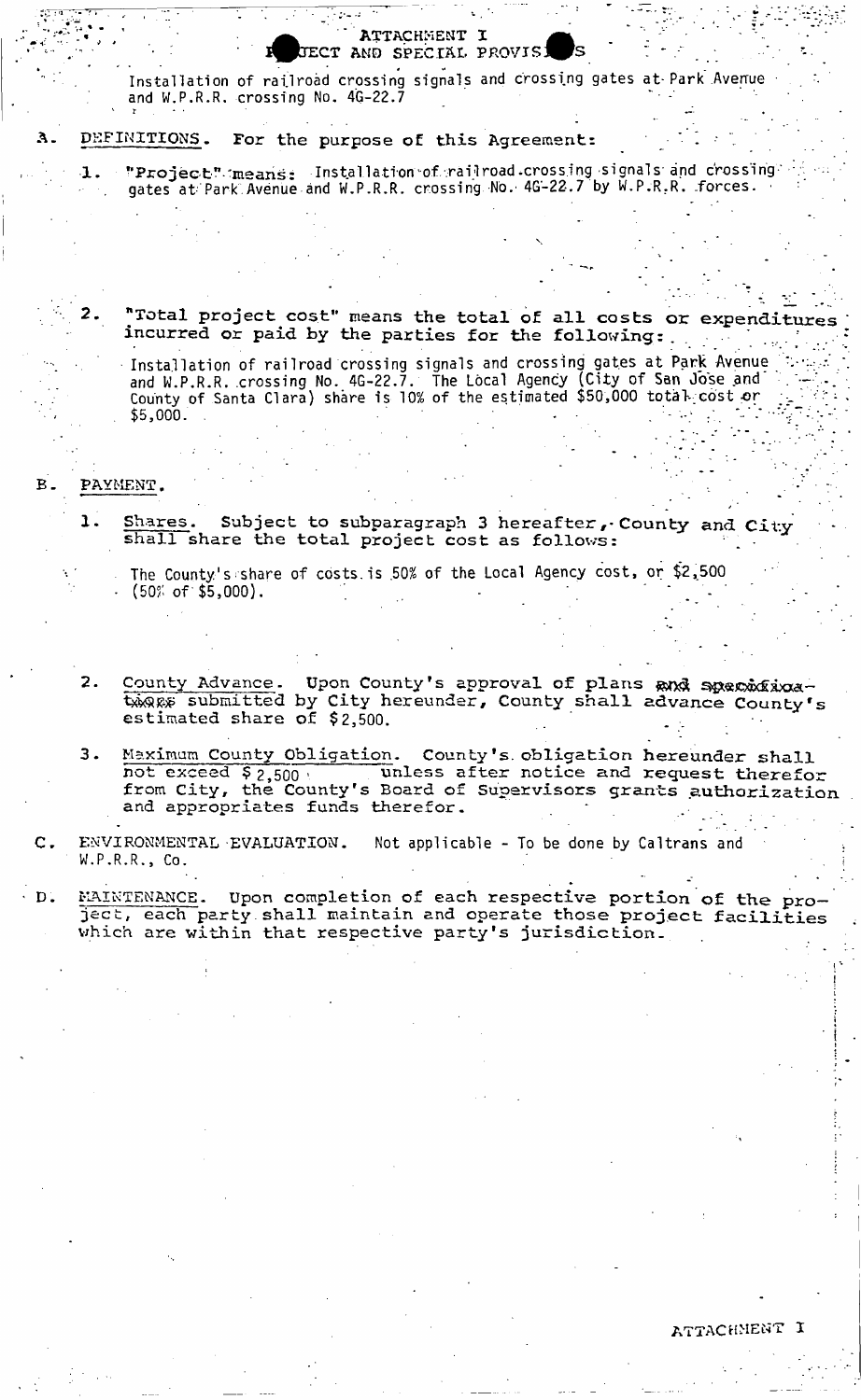ATTACHMENT II CENERAL PROVISIONS Installation of railroad crossing signals and crossing gates at Park Avenue and W.P.R.R. Crossing No. 4G-22.7. In the exercise of this Agreement, City shall ADMINISTERING AGENT.  $\mathbf{A}$ . be the administering agency and, as such, shall possess all powers common to both City and County which may be necessary to effectuate the purpose of this agreement, subject only to the manner of exercise of such power provided herein and the restrictions imposed by law upon City in the exercise of such powers. Plans for the installation of a PLANS, SPECIFICATIONS, ESTIMATES. Plans for the installation of a<br>railroad crossing signals and crossing gates to be prepared by W.P.R.R., Co.  $B \mathbf{c}$ . AWARD, SUPERVISION. Not applicable - Entire work of installation of railroad crossing signals and crossing gates to be done by W.P.R.R. forces. Inspection and supervision will be provided by  $W.P.R.R.$ , Co. City shall require any one or more contractors engaged. D. INSURANCE. to construct the project or any portion thereof, to obtain and maintain in full force and effect until completion, a policy insurance insuring City and County and their respective officers and employees against any loss, damage, liability, cost or expense for personal in jury or property damage occurring by reason of project's constructio Limits of liability and other provisions of such policy shall be tho which City generally requires in connection with a project of the kind herein provided.  $E -$ HOLD HARMLESS. It is mutually agreed: (a) That neither County nor any officer or employee thereof, shall<br>be responsible for any damage or liability occurring by reason of anything done or omitted to be done by City under or in connection with any work, authority or jurisdiction delegated to City under thi ment Code Section 895.4, City shall fully indemnify and hold County<br>harmless from any liability imposed for injury (as defined by Govern<br>ment Code Section 810.8) occurring by reason of anything done or omi ted to be done by City under this Agreement under or in connection.<br>with any work, authority or jurisdiction delegated to City under thi Agreement. That neither City, nor any officer or employee thereof, shall.  $(d)$ be responsible for any damage or liability occurring by reason of anything done or omitted to be done by County under or in connection with any work, authority, or jurisdiction delegated to County under this Agreement. . It is also understood and agreed that, pursuant to Government Code Section 895.4, County shall fully indemnify and hold City harmless from any liability imposed for injury (as defined by Govern<br>ment Code Section 810.8) occurring by reason of anything done or omi ted to be done by County under or in connection with any work, autho rity or jurisdiction delegated to County under this Agreement. RECORDS AND ACCOUNTS. City shall keep, maintain and render available  $F$ .

- for inspection by County or its authorized representatives, records and books which will provide a complete and accurate account of all costs, fees and expenditures made or incurred by City on the project
- FINAL ACCOUNTING. Upon completion of the project, City shall pay the  $G$ . final Local Agency share and shall prepare and furnish to County a final accounting of the total Local Agency share.
	- Within thirty days thereafter, payment by either party exceeding the anount required for its respective share hereunder shall be refunded to or reimbursed by the other.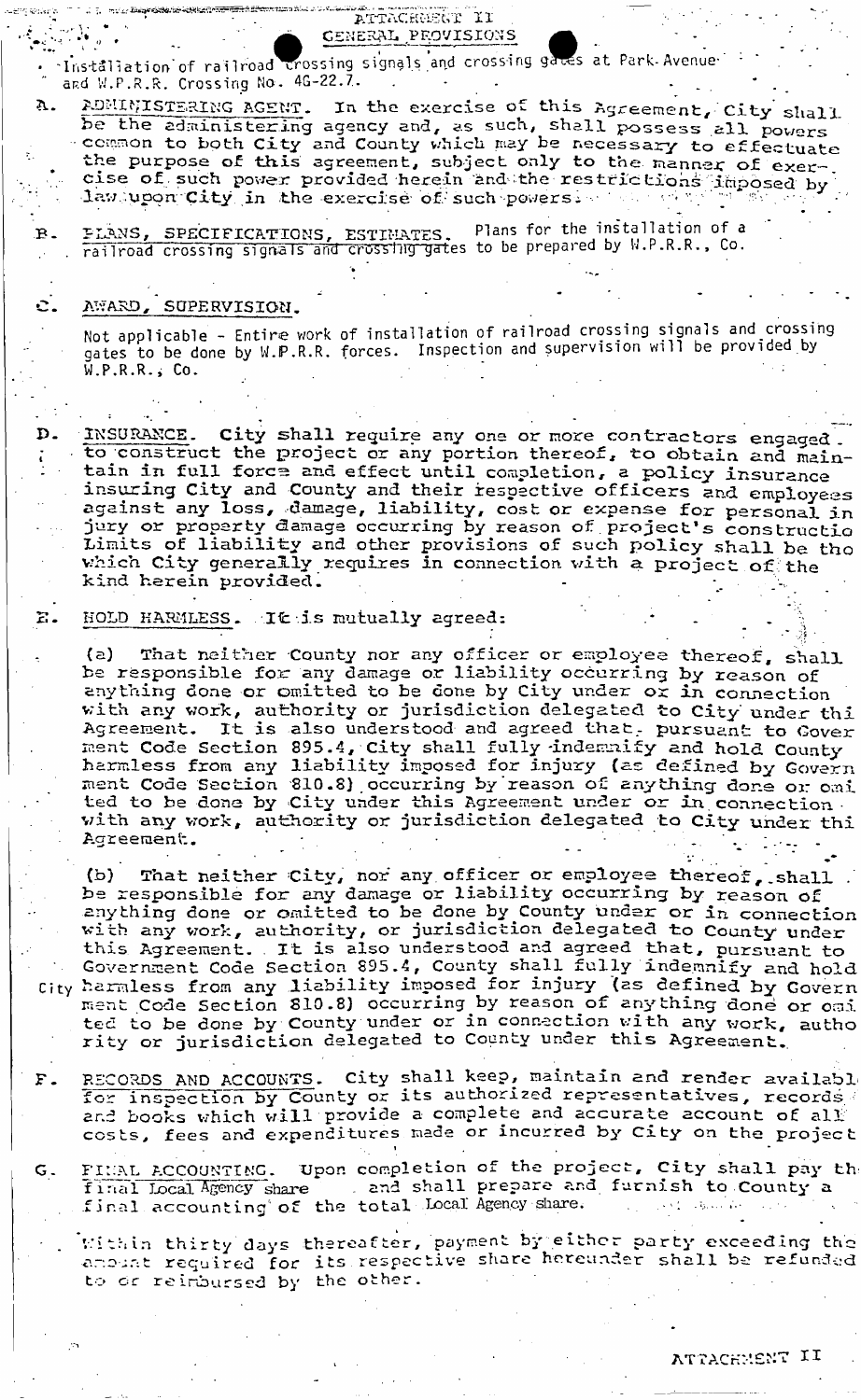

### **CITY OF SAIM JDSE<sup>1</sup> , CALIFORNIA**

801 NORTH FIRST STREET SAN JOSE, CA 95110 (408) 277-4424

September 2<mark>7,</mark> 1979 $\odot$  $\mathbf{c}$ 

LE VISERS

County of Santa Clara 70 W. Hedding Street San Jose, Ca., 95110

ATTENTION: CLERK, BOARD OF SUPERVISORS

AGREEMENT TO SHARE COSTS OF PROJECT; INSTALLATION OF RAILROAD CROSSING SIGNALS & CROSSING GATES AT PARK AVE. & NO. 4Q-22.7

Attached for your files is/are 1 executed copy/copies of the above mentioned Agreement which was approved by the Council of the City of San Jose on  $9-25-79$ 

Approval by Resolution was not required.

SAMMIE PERKINS Deputy City Clerk

Enclosure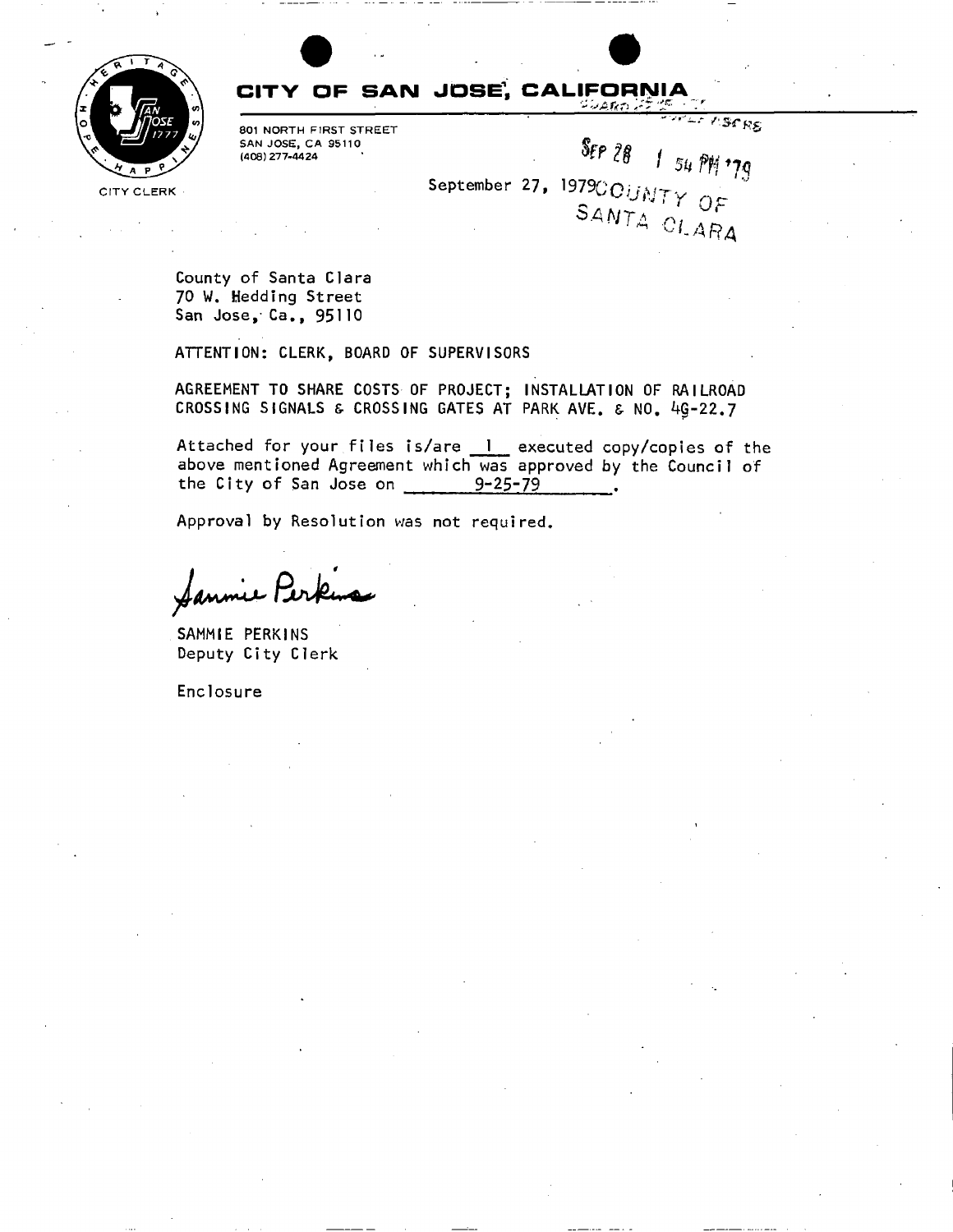**County of Santa Clal** 

**California** 

Office of **the** Board of Supervisors County Government Center, East Wing 70 West Hedding Street San Jose. California 95110 299-4321 Area Code 408

Susanne Wilson, *District* 1<br>
Dominic L. Cortese, *District 2*<br>
Dan Mc Corquodale. *District 3*<br>
Rod Diridon, *District 4*<br>
Geraldine F. Steinberg, *District* 5

**August 23, 1979** 

**City of San Jose Transportation Division Public Workd Department 801 North 1st Street San Jose, CA 95110** 

**Subject: Agreement with the City of San Jose** 

**for installation of automatic railroad grade crossing at Park Avenue** 

**Enclosed you will find an original and one copy of an agreement between the County of Santa Clara and the City of San Jose. The Board of Supervisors at its regularly scheduled meeting on August 13, 19 79, authorized execution of this agreement on behalf of the County,.** 

**After execution of all copies, we would appreciate your returning the copy so marked to this office.** 

**Very truly yours,** 

**BOARD OF SUPERVISORS Donald M. Rains, Clerk** 

**Deputy Clerk** 

**DMR:j e** 

❸

**Enclosures**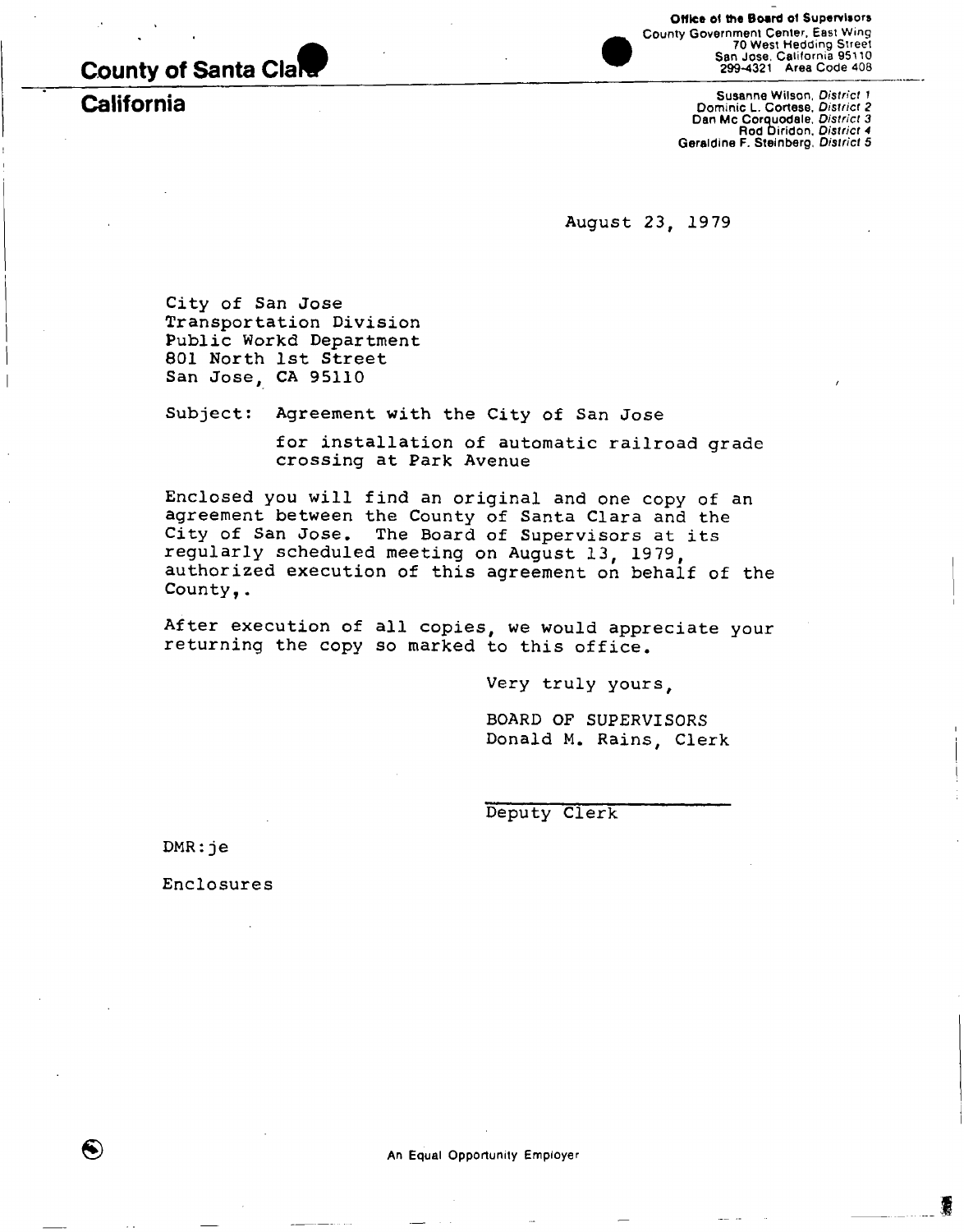#### **BOARD OF SUPERVISORS Santa Clara County**

**DATE** August 23, 1979

**The following contract was awarded or change order was approved by the Board of Supervisors at a meeting held:** 

| August 13 1979                                                 |  |  |
|----------------------------------------------------------------|--|--|
| Project to be charged installation of automatic railroad grade |  |  |
| crossing at Park AVenue                                        |  |  |
|                                                                |  |  |
| Contractor City of San Jose                                    |  |  |
|                                                                |  |  |
|                                                                |  |  |

aune Eclett

 $\overline{V}$  DONALD M. RAINS **Clerk of the Board** 

WHITE ---- CONTROLLER<br>CANARY ---<br>PINK ----<br>GOLD.ROD



**#K5 8/13/79**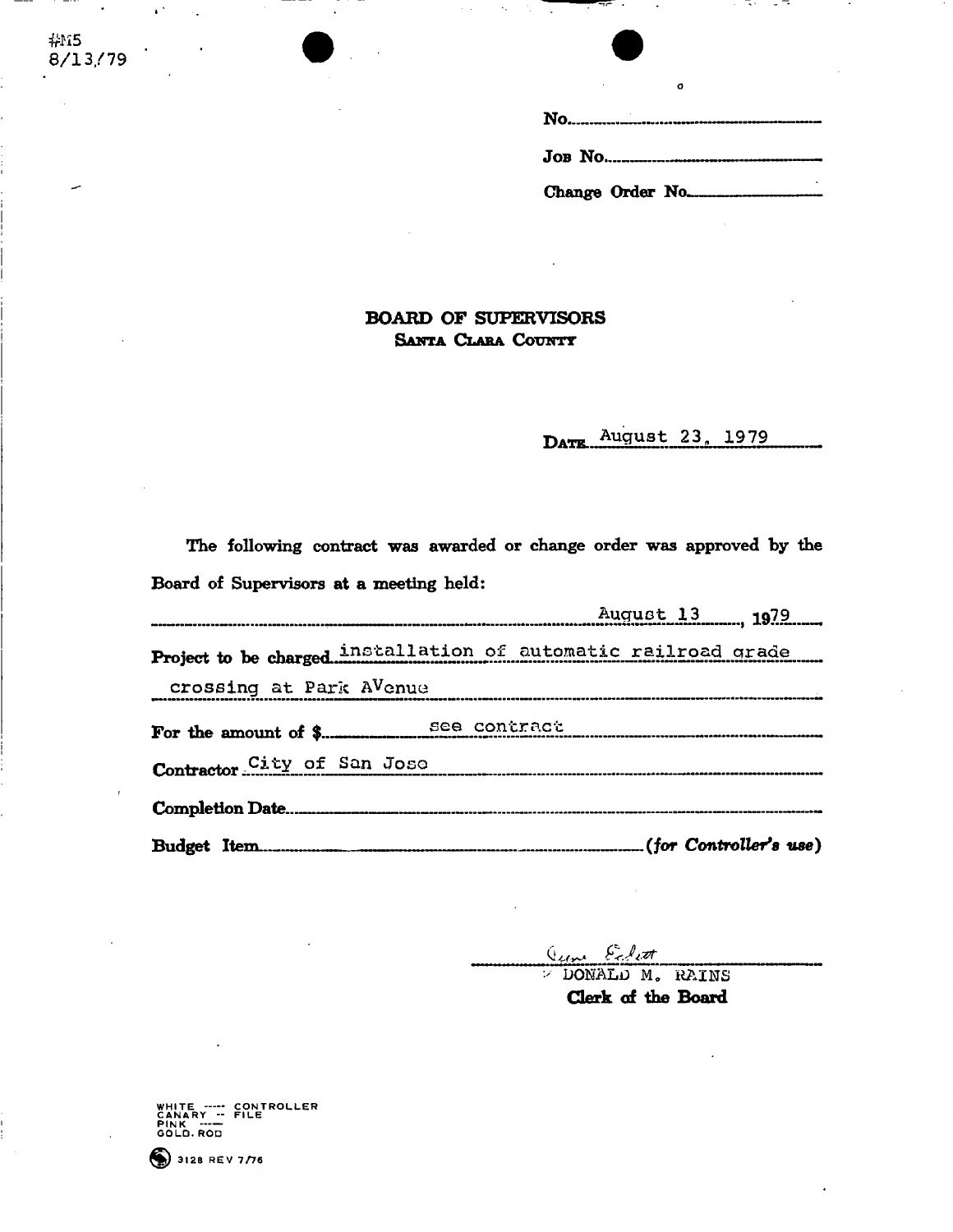|            | <b>County of Santa Clara</b> |                                                  | <b>Transportation Agency</b><br>1555 Berger Drive<br>San Jose, California 95112 |
|------------|------------------------------|--------------------------------------------------|---------------------------------------------------------------------------------|
| California |                              |                                                  |                                                                                 |
|            |                              | TRANSMITTAL MEMORANDUM                           | $S.D.$ $2$                                                                      |
|            |                              | Pagel of 2                                       | DATE: July 27, 1979                                                             |
|            | COUNTY BOARD OF SUPERVISORS: | Agenda Date August 13, 1979                      | Item No.                                                                        |
|            | TRANSIT DISTRICT BOARD:      | Agenda Date                                      | Item No.                                                                        |
|            | TRANSPORTATION COMMISSION:   | Agenda Date                                      | Item No.                                                                        |
| A FROM:    |                              | SHIELDS, ROADS OPERATIONS, TRANSPORTATION AGENCY |                                                                                 |

**SUBJECT:** AGREEMENT BETWEEN THE CITY OF SAN JOSE AND THE COUNTY OF SANTA CLARA FOR THE IMPROVEMENT OF WESTERN PACIFIC RAILROAD CROSSING AT PARK AVENUE

#### Recommended Action:

Approve the attached Agreement between the City of San Jose and the County of Santa Clara for installation of automatic railroad grade crossing protection gates at the Western Pacific• Railroad Crossing of Park Avenue (4G-22.7).

The City of San Jose and the County of Santa Clara jointly are the "Local Agency" in this Agreement. The Local Agency share of \$5,000.00 will be split evenly between the City of San Jose and the  $\mu$  County. Funding for the 50%, or \$2,500.00, of County participation  $\updownarrow$  is available in Account No. 310-2894, Railroad Crossings, and is included in this Fiscal Year's Budget.

#### Reasons for Recommendation:

ro. " : *u*  This project will be done by Western Pacific Railroad forces.<br>The City of San Jose has a Federal Aid Safety Agreement with Caltrans .. The City of San Jose has a reueral Aid Safety Agreement with Caltrans. g showing the Local Agency's share as  $\psi$ ,000.00. Since this crossing is<br>described the Local Agency's share as  $\psi$ ,000.00. Since this crossing is *c* half within the County's jurisdiction, the City of San Jose is requesting that the County bear half of the Local Agency's cost.

#### Background:

The need for this improvement was established by the Federal Aid

b Safety Project.<br>  $\frac{1}{5}$  The jurisd *c ' .*   $5$  . The jurisdictional boundary between the County and the City of San Jose is the centerline of Park Avenue.

| な<br>APPROVED: | $\tt DIRECTOR$ $\&$ $\forall$ $\mathcal{P}$ |
|----------------|---------------------------------------------|
|                | COUNTY EXECUTIVE                            |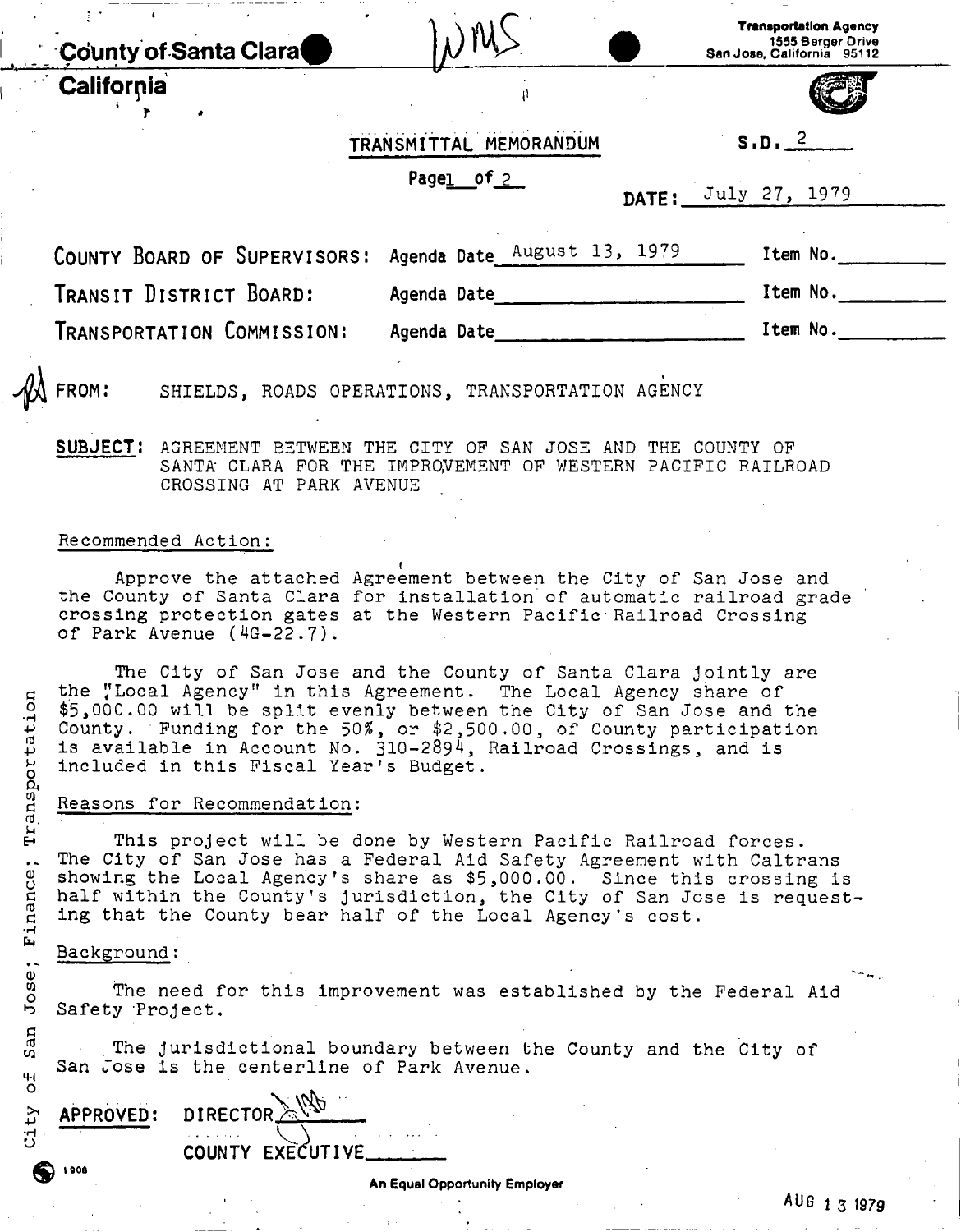Page2 of 2

#### **DATE: July 27 , 1979**

**COUNTY BOARD OF SUPERVISORS AGENDA DATE:** August **13,** 1979

#### **TRANSIT DISTRICT BOARD AGENDA DATE:**

**TRANSPORTATION COMMISSION AGENDA DATE J** 

**SUBJECT:** AGREEMENT BETWEEN THE CITY OF SAN JOSE AND THE COUNTY OF SANTA CLARA FOR THE. IMPROVEMENT OF WESTERN PACIFIC RAILROAD CROSSING AT PARK AVENUE

Background: (continued)

•at the WPRR crossing. The County has budgeted funds for the project. The City of San Jose will act as lead agency and has entered into the Local Agency Agreement.

Consequences of Negative Action:

There would be a change in policy with the City of San Jose as the County would not be following their established procedure for these joint improvement projects.

#### Steps Following Approval:

The City of San Jose will receive the final accounting from the Western Pacific Railroad Company and will bill the County for *50%* of the actual cost. The County will pay the City the *50%* amount which is estimated to be \$2,500.00.

**t** 

RMS:rlf .<br>Attachments: Agreement and letter from City of San Jose Location Map

cc: Mr. A. R. Turturici, Director of Public Works, City of San Jose Herbert L. Keaton, Deputy County Counsel Donna Mahin, Finance Officer, Administrative Services

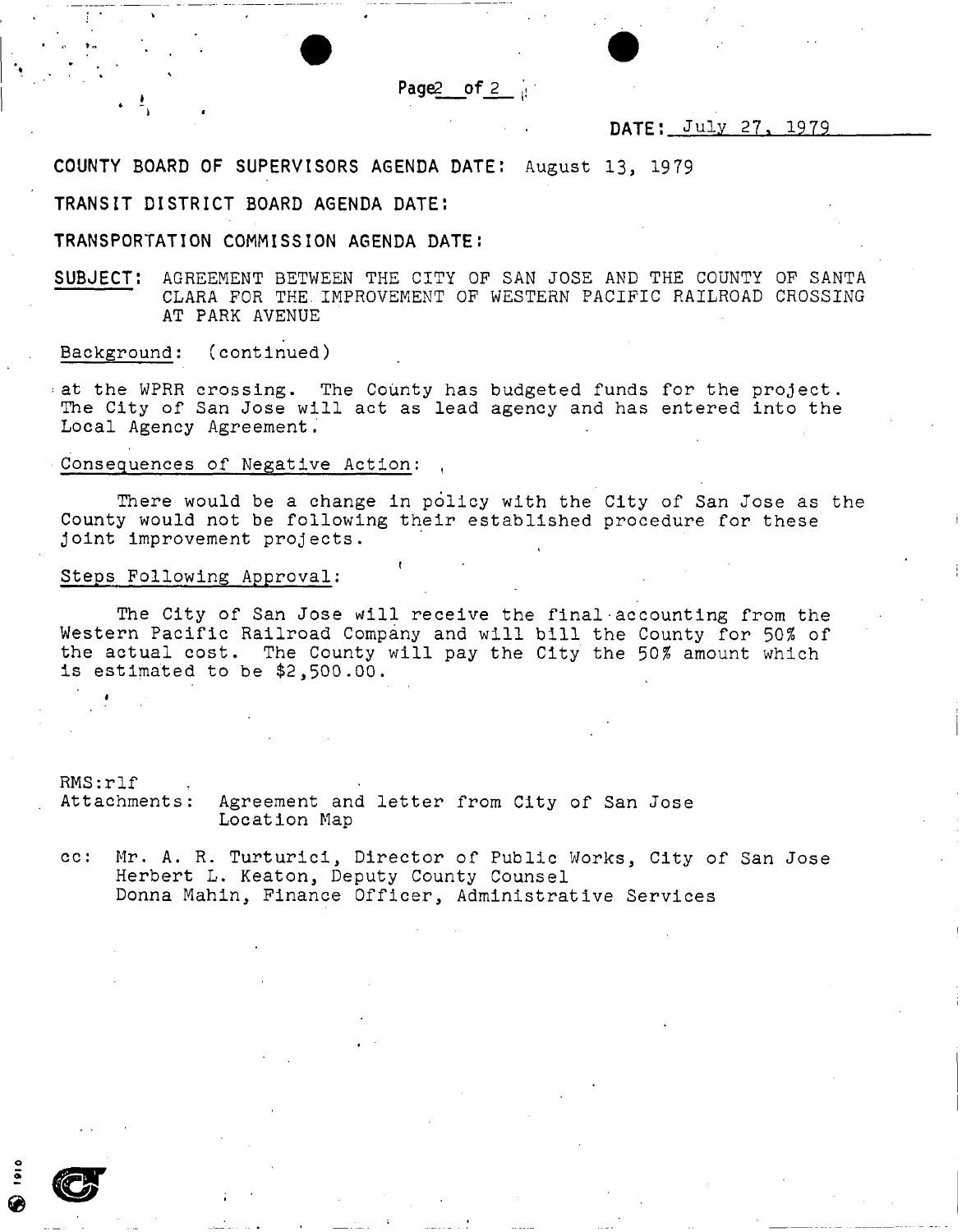

### **CITY OF SAN JOSE, CALIFORNIA**

801 NORTH FIRST STREET SAN JOSE, CA 95110 (408) 277-4000

**DEPARTMENT OF PUBLIC WORKS** 

**July 3, 1979** 

Mr., Jim Graebner, Director Transportation Agency County of Santa Clara 1555 Berger Drive San Jose, Ca. 95112

Attention: Mr. Dick Hickenbottom

Dear Mr. Graebner:

Enclosed are duplicate copies of proposed agreement for the cost sharing of the installation of railroad crossing gates at Park Avenue and W.P.R.R. Crossing No. 4G-22.7. The County's share of costs is estimated to be \$2,500 or 50% of the \$5,000 Local Agency share of the project cost per separate agreement with Caltrans.

If you find the agreement satisfactory, please process the execution and return both copies for City's execution. If you have any questions, please call Art Mendoza or A1 Vanegas at 277-5161.

Very truly yours

Deputy

A. R. TURTURICI Director of Public Works

DKD:JFB:sb

Enclosures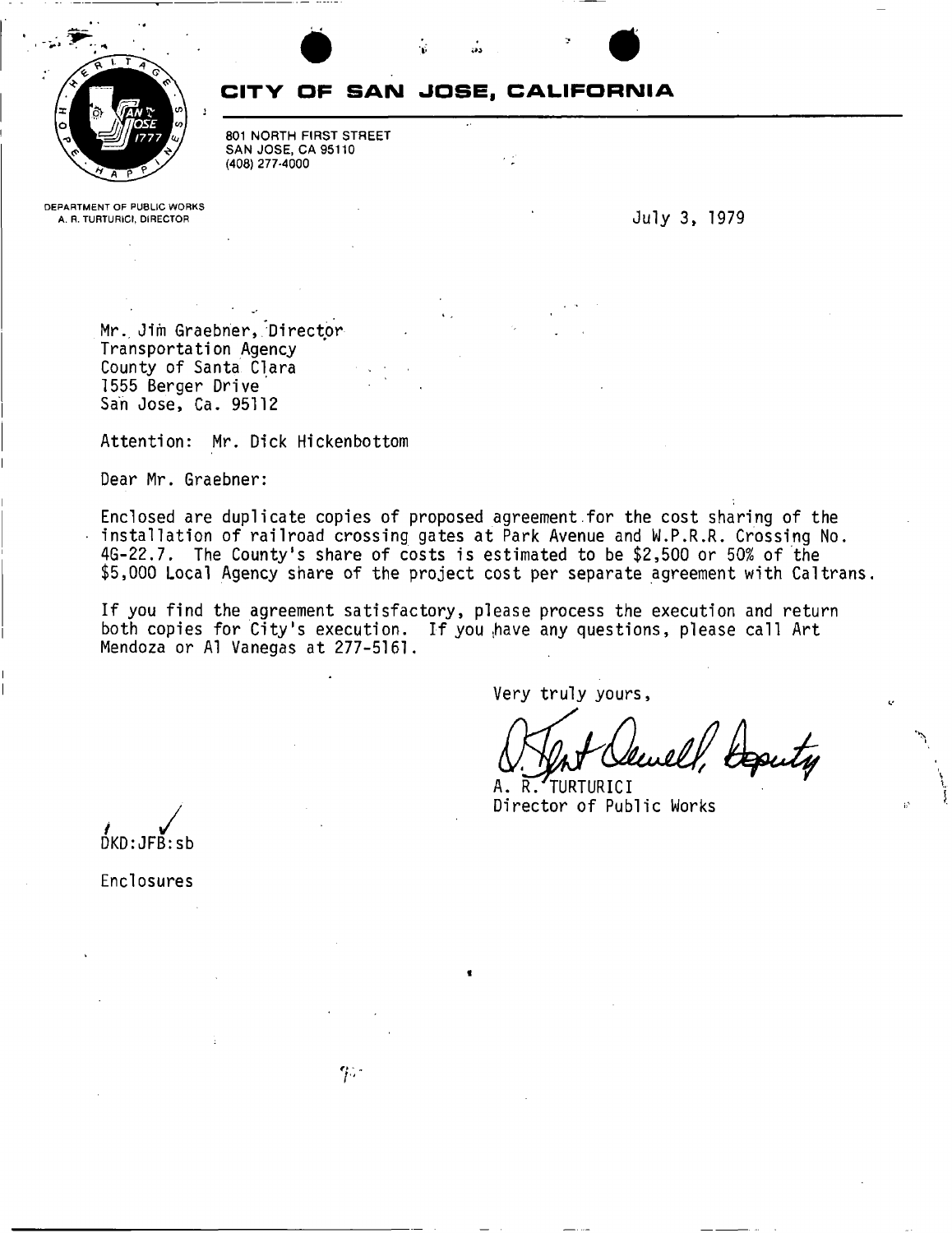$\tilde{\mathbf{q}} \simeq \tilde{\mathbf{r}}$ 

 $\frac{1}{\sqrt{2}}$ 

 $\frac{1}{2}$  ,  $\frac{1}{2}$  ,

 $\begin{bmatrix} 0 \\ 0 \\ 0 \\ 0 \end{bmatrix}$  $\frac{\mathrm{Tr}(\mathbf{r}^{\mathrm{d}}_{\mathrm{c}}\mathbf{r}^{\mathrm{d}}_{\mathrm{c}}\mathbf{r}^{\mathrm{d}}_{\mathrm{c}}\mathbf{r}^{\mathrm{d}}_{\mathrm{c}}\mathbf{r}^{\mathrm{d}}_{\mathrm{c}})}{\mathbf{r}^{\mathrm{d}}_{\mathrm{c}}\mathbf{r}^{\mathrm{d}}_{\mathrm{c}}\mathbf{r}^{\mathrm{d}}_{\mathrm{c}}\mathbf{r}^{\mathrm{d}}_{\mathrm{c}}\mathbf{r}^{\mathrm{d}}_{\mathrm{c}}\mathbf{r}^{\mathrm{d}}_{\mathrm{c}}\mathbf{r}^{\mathrm{d}}_{\$ a Ca  $\mathcal{L}$  . The set of  $\mathcal{L}$  $\sim$  11

· 2012年4月 · 2012年4月 · 2012年

 $\label{eq:2.1} \mathcal{L}(\mathcal{L}^{\text{max}}_{\text{max}}(\mathcal{L}^{\text{max}}_{\text{max}}), \mathcal{L}^{\text{max}}_{\text{max}}(\mathcal{L}^{\text{max}}_{\text{max}}))$ 

 $\mathcal{L}$ 

 $\begin{array}{l} \left\langle \left( \begin{array}{cccc} 1 & 0 & 0 & 0 \\ 0 & 0 & 0 & 0 \\ 0 & 0 & 0 & 0 \\ 0 & 0 & 0 & 0 \\ 0 & 0 & 0 & 0 \\ 0 & 0 & 0 & 0 \\ 0 & 0 & 0 & 0 \\ 0 & 0 & 0 & 0 \\ 0 & 0 & 0 & 0 \\ 0 & 0 & 0 & 0 \\ 0 & 0 & 0 & 0 \\ 0 & 0 & 0 & 0 \\ 0 & 0 & 0 & 0 \\ 0 & 0 & 0 & 0 \\ 0 & 0 & 0 & 0 \\ 0 & 0 & 0 & 0 \\ 0 & 0 &$ an Sunday (1993) and the Sunday of the Sunday<br>The Sunday of the Sunday of the Sunday  $\Delta \sim 10^{-11}$  $\Delta \sim 1$ 

 $\label{eq:1} \frac{1}{2} \frac{d^2 \omega}{d\omega^2} = \frac{1}{2} \frac{1}{2} \frac{d^2 \omega}{d\omega^2}$ 

 $\mathcal{G}$ 

*SPNIFFOLUTE*  $51.440077917$ 

**MOULTHERMANY** 

 $\sim$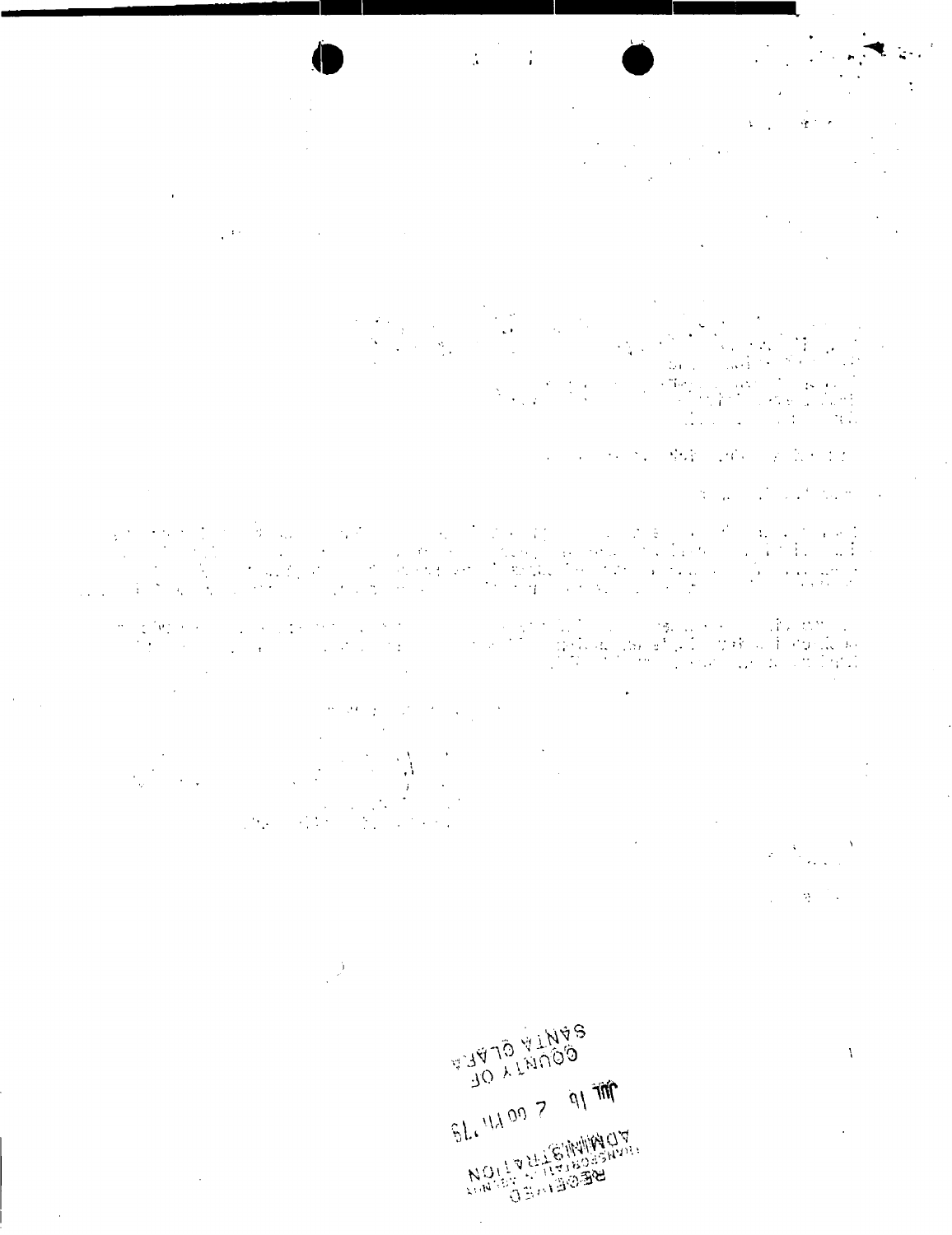| Local Agency San Jose |  |
|-----------------------|--|
| Ente May 11, 1979     |  |
| pplement No. 38       |  |
| To Local Agency-State |  |
| Agreement No. 04-5005 |  |
| $04 - SC1 - 0 - SJ5$  |  |
| RRP~C260(001)         |  |
| Park Avenue @ WPRR    |  |
| Xing No. 4G-22.7.     |  |

## PROGRAM

LOCAL AGENCY FEDERAL AID SAFETY IMPROVEMENT PROJECTS

IN THE

|                                            |                                                                   |                  |              |                          | evalable                     | 10.000     |
|--------------------------------------------|-------------------------------------------------------------------|------------------|--------------|--------------------------|------------------------------|------------|
|                                            |                                                                   | City of San Jose |              |                          |                              |            |
|                                            |                                                                   |                  | Local Agency |                          | budgeted funds are           |            |
|                                            |                                                                   |                  |              |                          |                              |            |
|                                            | Pursuant to the Federal Highway Safety Act, the attached          |                  |              |                          |                              |            |
|                                            | "Program" of Federal Aid Projects marked "Exhibit B" is hereby    |                  |              |                          |                              |            |
|                                            | incorporated in that Master Agreement for the Federal-Aid Program |                  |              |                          |                              | Ollicer    |
|                                            | which was entered into between the above named LOCAL FGENCY and   |                  |              |                          |                              |            |
| the STATE on                               | $8 - 11 - 77$                                                     |                  |              | and is subject to all of |                              |            |
|                                            | the terms and conditions thereof.                                 |                  |              |                          | that                         | Accounting |
|                                            |                                                                   |                  |              |                          |                              |            |
|                                            | The subject program is adopted in accordance with Paragraph 2     |                  |              |                          |                              |            |
|                                            | of Article II of the aforementioned agreement under authority of  |                  |              |                          | own personal knowledge       |            |
|                                            | City/County Resolution No.                                        |                  |              | approved by the City     |                              |            |
|                                            | Council Acenstex Character Council and Council Acens              |                  |              |                          |                              |            |
| (See copy attached).                       |                                                                   |                  |              |                          |                              |            |
|                                            |                                                                   |                  |              |                          |                              |            |
|                                            |                                                                   |                  |              |                          |                              |            |
|                                            |                                                                   |                  |              |                          | $\tilde{\epsilon}$           |            |
|                                            |                                                                   |                  |              |                          |                              |            |
|                                            |                                                                   |                  |              | City of San Jose         |                              |            |
|                                            |                                                                   |                  |              | Local Agency             |                              |            |
|                                            |                                                                   |                  |              |                          | Certify upon<br>cncumbrunca. |            |
|                                            |                                                                   |                  |              |                          |                              |            |
|                                            |                                                                   |                  | By           |                          | hareby<br>dis                |            |
|                                            |                                                                   |                  |              | Title                    | $\tilde{e}$                  |            |
|                                            |                                                                   |                  |              |                          |                              |            |
| Approved for State                         |                                                                   |                  | Attest:      |                          |                              |            |
|                                            |                                                                   |                  |              | Clerk                    |                              |            |
|                                            |                                                                   |                  |              |                          |                              |            |
|                                            |                                                                   |                  |              |                          |                              |            |
|                                            |                                                                   |                  |              |                          |                              |            |
|                                            |                                                                   |                  |              |                          |                              |            |
| Depity District Director of Transportation |                                                                   |                  | Date         |                          |                              |            |
|                                            |                                                                   |                  |              |                          |                              |            |
| District                                   | 04                                                                |                  |              |                          |                              |            |

Department of Transportation

Form CH-OLA-431 (Rev. 3/78)